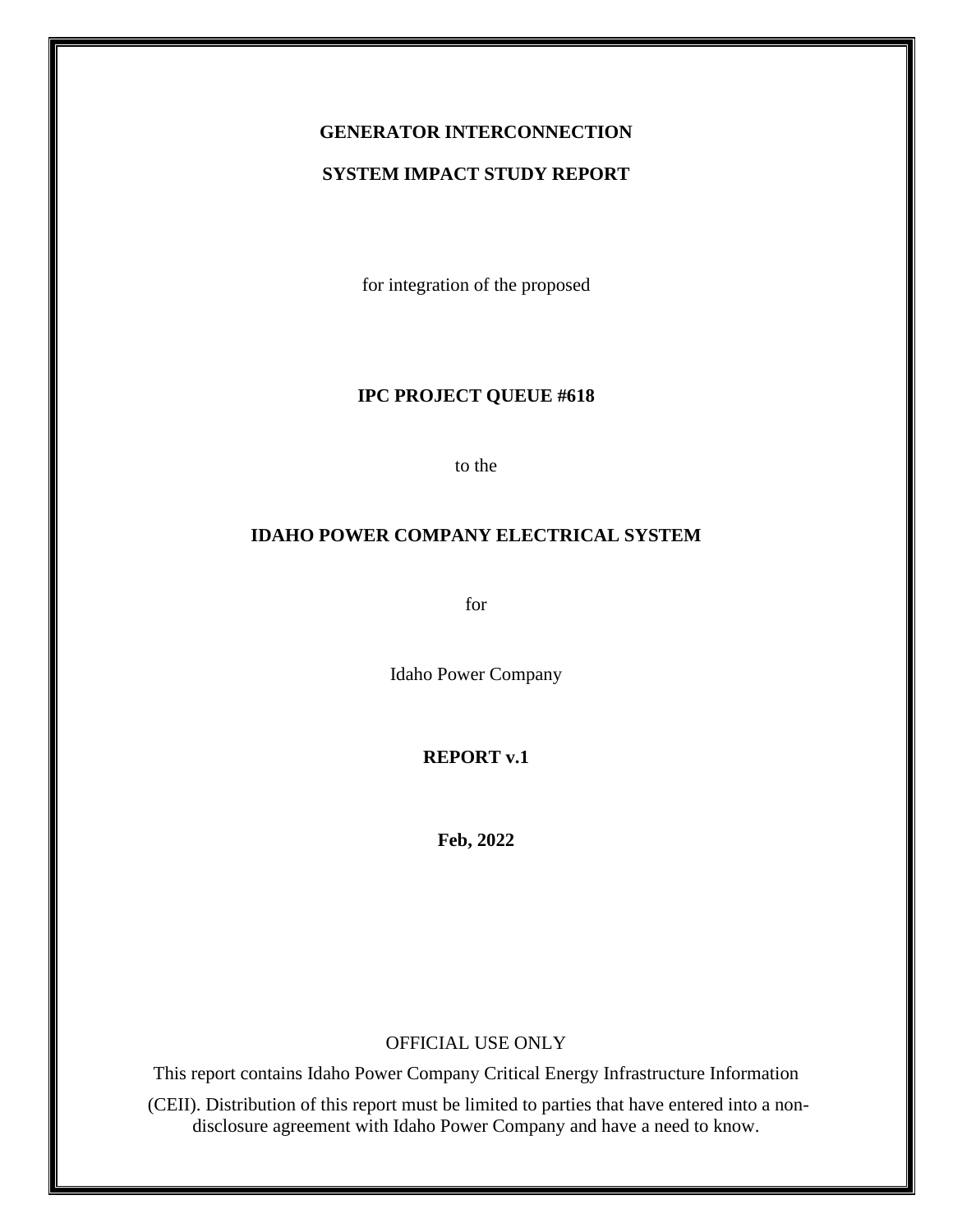# **Revision History**

| Date | <b>Revision</b>   Initials |            | <b>Summary of Changes</b>                                                   |
|------|----------------------------|------------|-----------------------------------------------------------------------------|
| 2022 |                            | <b>DLJ</b> | SIS GI #618 – Updated Substation Transformer LTC<br>Controller and its cost |

2.0 MW Project

System Impact Study Report i

OFFICIAL USE ONLY

This report contains Idaho Power Company Critical Energy Infrastructure Information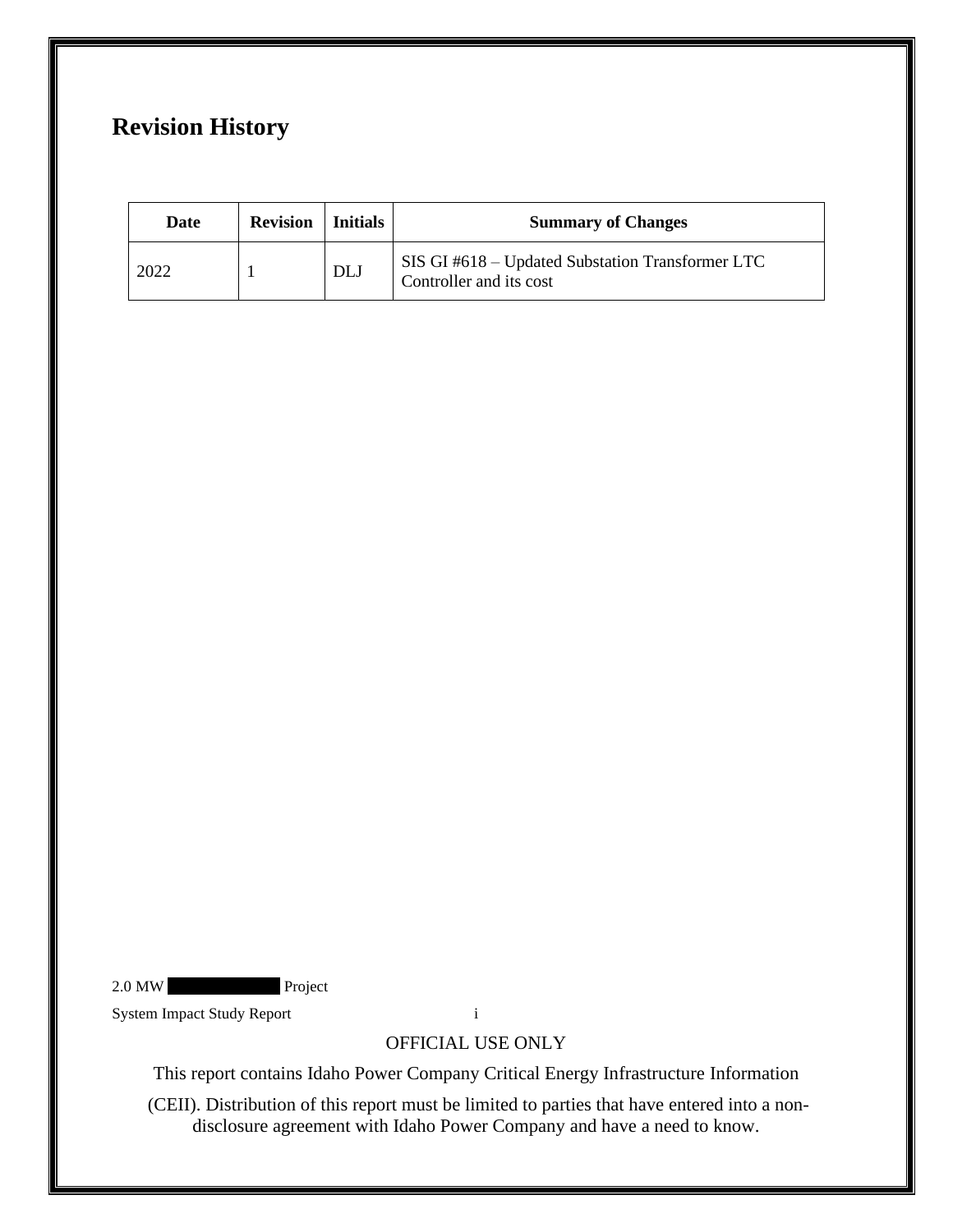# **Table of Contents**

| 1.0                                                                             |  |  |  |  |
|---------------------------------------------------------------------------------|--|--|--|--|
| 2.0                                                                             |  |  |  |  |
| 3.0                                                                             |  |  |  |  |
| 4.0                                                                             |  |  |  |  |
| 5.0                                                                             |  |  |  |  |
| 6.0                                                                             |  |  |  |  |
| 7.0                                                                             |  |  |  |  |
| 9.0                                                                             |  |  |  |  |
| 10.0                                                                            |  |  |  |  |
| 11.0                                                                            |  |  |  |  |
| 12.0                                                                            |  |  |  |  |
| 13.0                                                                            |  |  |  |  |
|                                                                                 |  |  |  |  |
| $A-1.0$                                                                         |  |  |  |  |
| $A-2.0$                                                                         |  |  |  |  |
| $A - 3.0$                                                                       |  |  |  |  |
| $A-4.0$                                                                         |  |  |  |  |
| WECC Coordinated Off-Nominal Frequency Load Shedding and Restoration<br>$A-5.0$ |  |  |  |  |
|                                                                                 |  |  |  |  |

2.0 MW Project

System Impact Study Report ii

# OFFICIAL USE ONLY

This report contains Idaho Power Company Critical Energy Infrastructure Information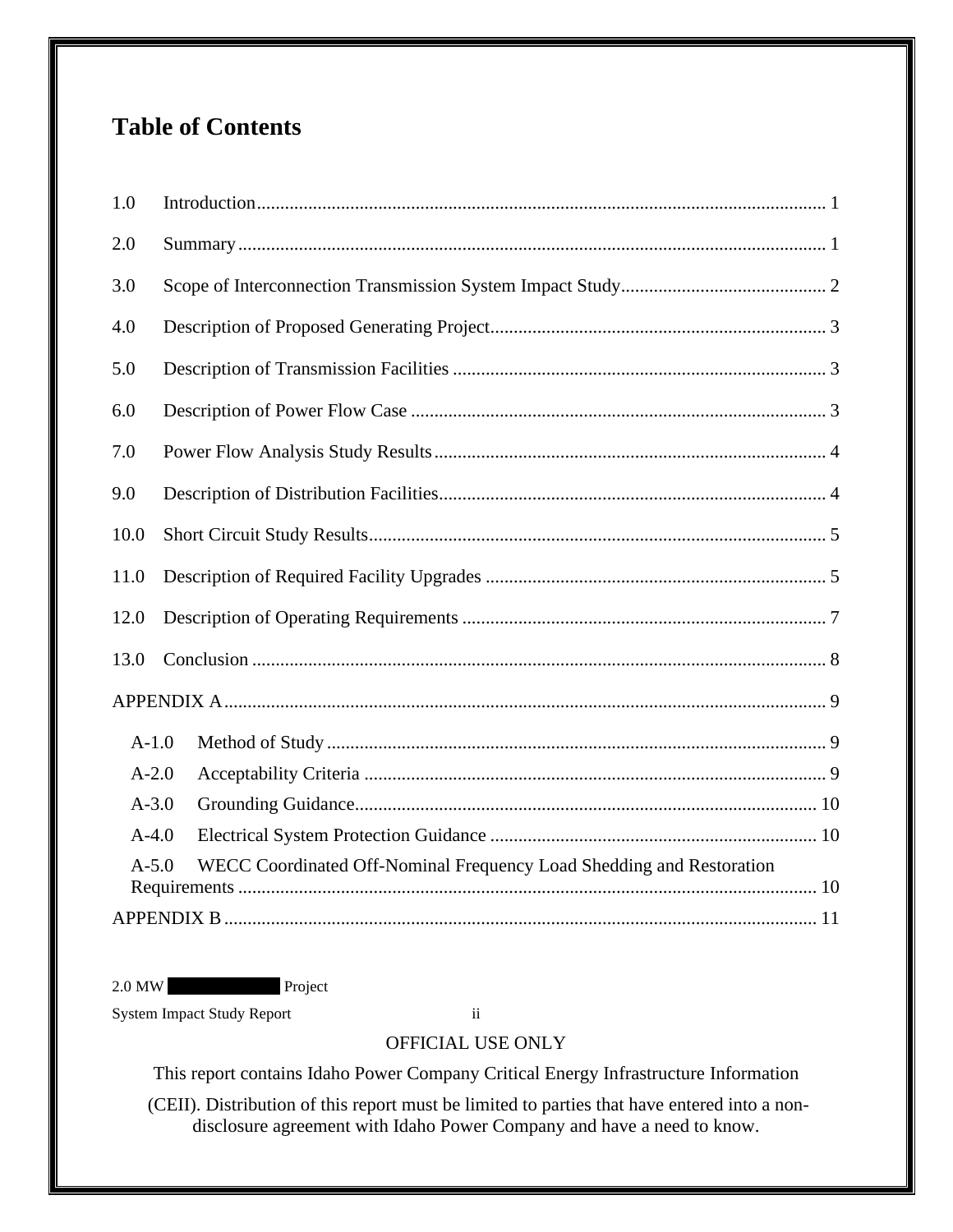# **List of Tables**

# **List of Figures**

| Figure 2:                                  |  |  |  |  |
|--------------------------------------------|--|--|--|--|
| Figure 3:<br><u> Andrew Maria Sirika A</u> |  |  |  |  |
| Figure 4:                                  |  |  |  |  |
| Figure 5:                                  |  |  |  |  |

2.0 MW Project

System Impact Study Report iii

# OFFICIAL USE ONLY

This report contains Idaho Power Company Critical Energy Infrastructure Information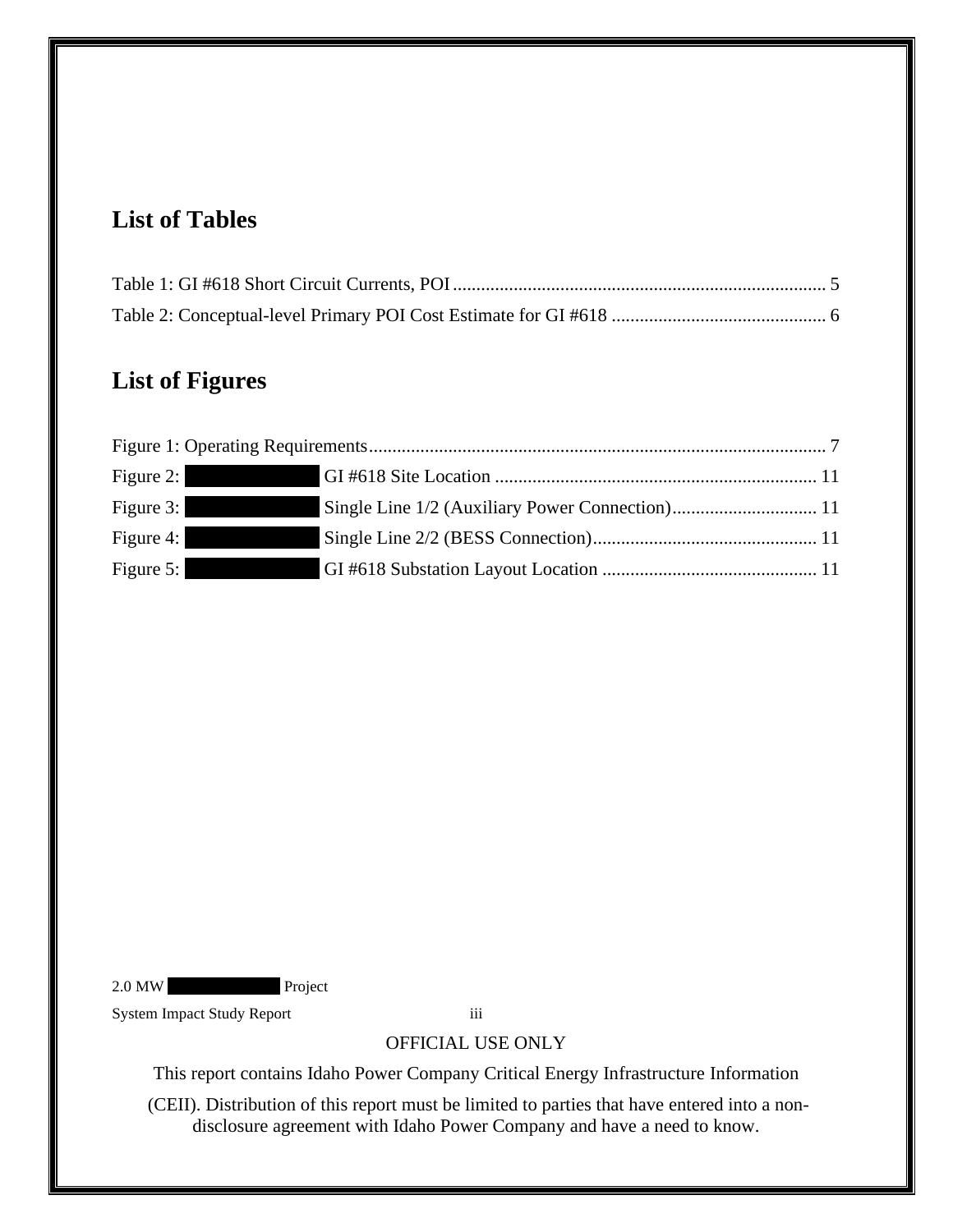#### <span id="page-4-0"></span>**1.0 Introduction**

has contracted with Idaho Power Company (IPC) to perform a Generator Interconnection System Impact Study for the integration of the proposed 2.0 MW Battery Energy Storage System (BESS) project (the Project). The Project is located in IPC's Southern Region at  $\qquad \qquad$  in Township 10S, Range 16E, Section 8 in Twin Falls County, Idaho (See [Figure 2,](#page-14-1) [Figure 3,](#page-14-2) [Figure 4,](#page-14-3) and [Figure 5](#page-14-4) in Appendix B). The Project is Generation Interconnect queue number 618 (GI #618).

The Project has applied to connect to the IPC distribution system for an injection of 2.0 MW at a single Point of Interconnection (POI) at a voltage level. The POI is located at the substation at XXX

This report documents the basis for and the results of this system impact study for the GI #618 Generation Interconnection Customer. The report describes the proposed project, the determination of project interconnection feasibility and estimated costs for integration of the Project to the Idaho Power System. This report satisfies the feasibility study requirements of the Idaho Power Tariff.

### <span id="page-4-1"></span>**2.0 Summary**

The system impact of interconnecting the 2.0 MW Project to IPC's substation was evaluated.

The 2.0 MW BESS will connect to the  $\overline{X}$  in the Substation.

The preliminary power flow analysis indicated that interconnecting the Project to the Substation will not adversely impact the IPC system with the upgrades detailed in this report. Additionally, Operating Requirements will require the generator to provide leading and lagging reactive power as detailed in section 12.0 of this report.

The Project will be required to control voltage in accordance with a voltage schedule as provided by Idaho Power Grid Operations.

Generator interconnection service, either as an Energy Resource or a Network Resource, does not in any way convey any right to deliver electricity to any specific customer or point of delivery.

Idaho Power will repurpose the existing SEL 351-6/breaker in the metalcald mobile transformer bay location for BESS protection and isolation control.

The total preliminary cost estimate to interconnect the XXX project to the primary POI at XXXXXX at the XXXXXXXXX substation is \$ 366,409 and includes the following tasks:

2.0 MW Project

System Impact Study Report 1

## OFFICIAL USE ONLY

This report contains Idaho Power Company Critical Energy Infrastructure Information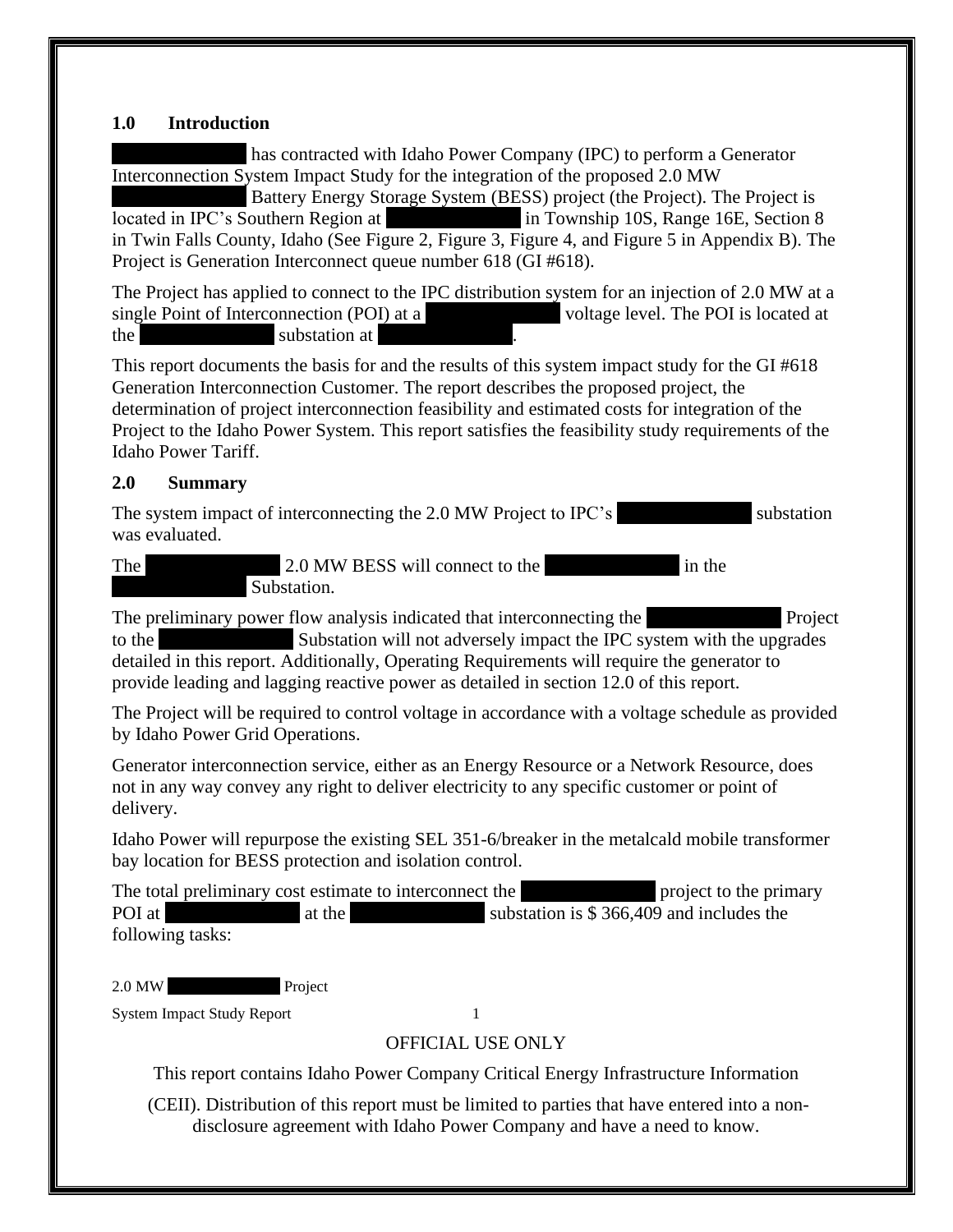- Substation Upgrades:
	- o 150 kVA axillary power transformer
	- o Install a XXX generation interconnection package at the POI
		- This includes an SEL-651 protective relay, which requires 3-phase PTs, 3 phase CTs, and remote connectivity
	- o Install new load tap changer (LTC) controls on the substation transformer for generation reverse power flow.

The cost estimate includes direct equipment and installation labor costs, indirect labor costs and general overheads. These are cost estimates only and final charges to the customer will be based on the actual construction costs incurred. It should be noted that the preliminary cost estimates do not include the cost of the customer's owned equipment to construct the generation site or required communication circuits.

## <span id="page-5-0"></span>**3.0 Scope of Interconnection Transmission System Impact Study**

The Interconnection Transmission System Impact Study was completed, in accordance with Idaho Power Company Standard Generator Interconnection Procedures, to provide an evaluation of the system impacts of the interconnection of the proposed generating Project to the Idaho Power system. As listed in the Interconnection Transmission System Impact Study agreement, the Interconnection Transmission System Impact Study report provides the following information:

- identification of additional transformer load tap changer operations, voltage fluctuations (flicker) and additional feeder losses.
- identification of required reactive power support.
- identification of islanding conditions.
- identification of any circuit breaker short circuit capability limits exceeded as a result of the interconnection.
- identification of any thermal overload or voltage limit violations resulting from the interconnection.
- description and non-binding estimated cost of facilities required to interconnect the Small Generating Facility to the IPC System and to address the identified short circuit and power flow issues.

2.0 MW Project

System Impact Study Report 2

OFFICIAL USE ONLY

This report contains Idaho Power Company Critical Energy Infrastructure Information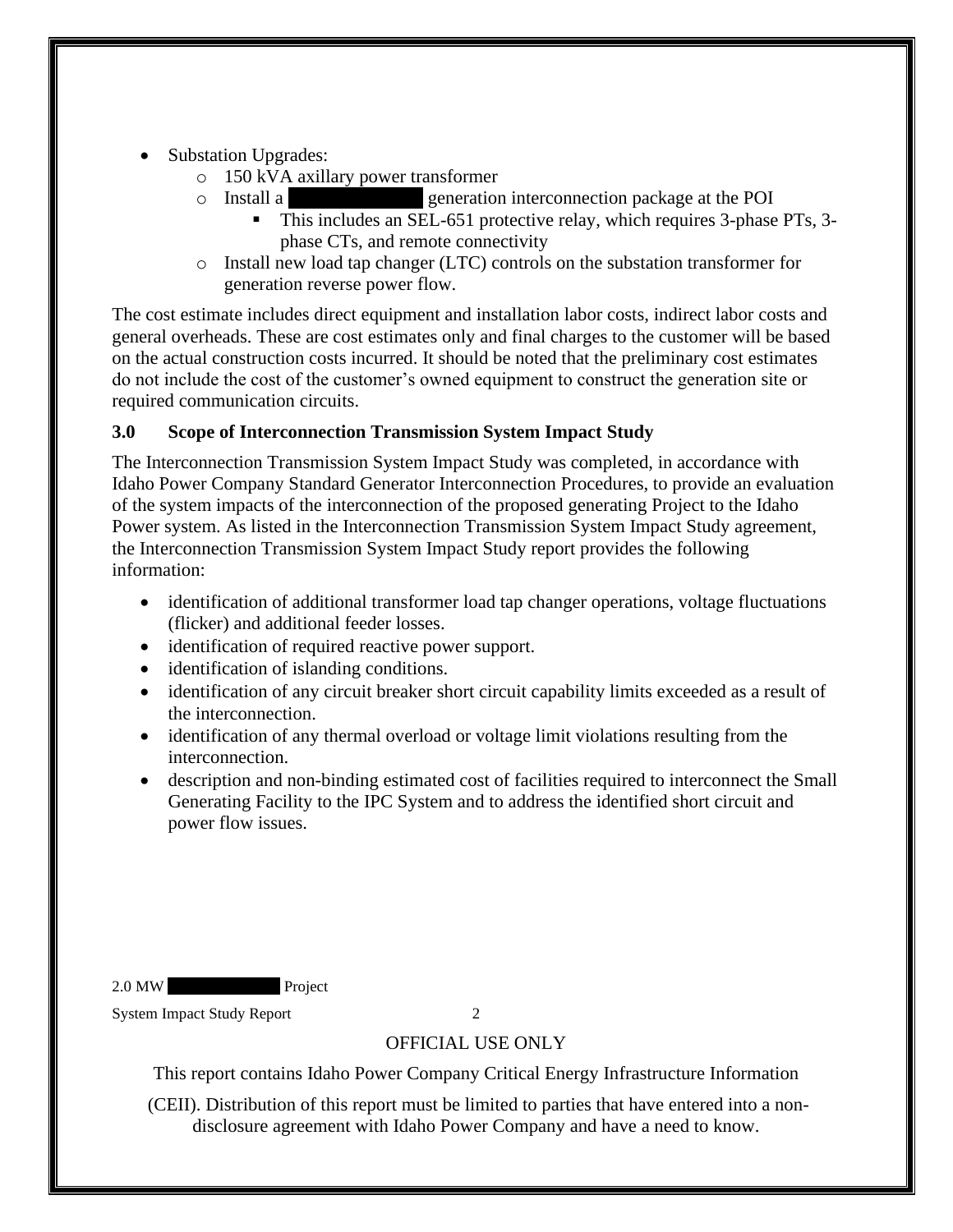All other proposed generation Projects prior to this Project in the Generator Interconnect queue were considered in this study. A current list of these Projects can be found in the Generation Interconnection folder located on the Idaho Power web site at the link shown below:

**<http://www.oatioasis.com/ipco/index.html>**.

# <span id="page-6-0"></span>**4.0 Description of Proposed Generating Project**

, GI #618, consists of a single POI with a 2.0MW BESS inverter and has requested to connect to Idaho Power's 2008. The connection of the Intervention of the Tequested that 2.0 MW total injection at the POI be studied.

## <span id="page-6-1"></span>**5.0 Description of Transmission Facilities**

The Project, GI #618, is in IPCO's Southern load serving area and does not directly impact any monitored transmission path. However due to its proximity to both the  $\sim$  this Transmission System Impact Study was studied with high flows on both paths and studied under heavy and light load conditions.

# <span id="page-6-2"></span>**6.0 Description of Power Flow Case**

The Project was studied using DNV Synergi load flow analysis software to analyze the impact to the Substation. The Project was studied at peak load and minimum load conditions with all generators on the feeder generating at 100% output.

The Project was also reviewed for potential impacts on the IPC transmission system. This study utilized the WECC approved 21LW1 case as the starting point for the high path flow case, the 21HS3 case for the heavy load conditions, and the 20LSP1 case for the light load conditions of the studies.

The pre-contingency flows across the  $\overline{\phantom{a}}$   $\overline{\phantom{a}}$   $\overline{\phantom{a}}$  across the  $\overline{\phantom{a}}$ respective ratings in order to capture the potential impact of the Project on the existing capabilities of the surrounding paths and the interconnected transmission systems. Performing the studies at these levels ensure that the Total Transfer Capability of the adjacent paths are not impacted by the Project.

The heavy and light load cases were used to study the impact to the local transmission system. The limits used for this analysis are as follows:

- 1. Voltage magnitude during normal operating steady-state must remain between 0.93 per unit and 1.05 per unit. If the post-transient voltage deviates from this range during N-1 conditions and an operating procedure can be taken to return the voltage to the required range without creating a four-terminal line, then network upgrades are not required.
- 2. Line loading must be less than 100% of line rating during normal steady-state operation. Steady-state line loading above 100% requires network upgrades.

2.0 MW Project

System Impact Study Report 3

# OFFICIAL USE ONLY

This report contains Idaho Power Company Critical Energy Infrastructure Information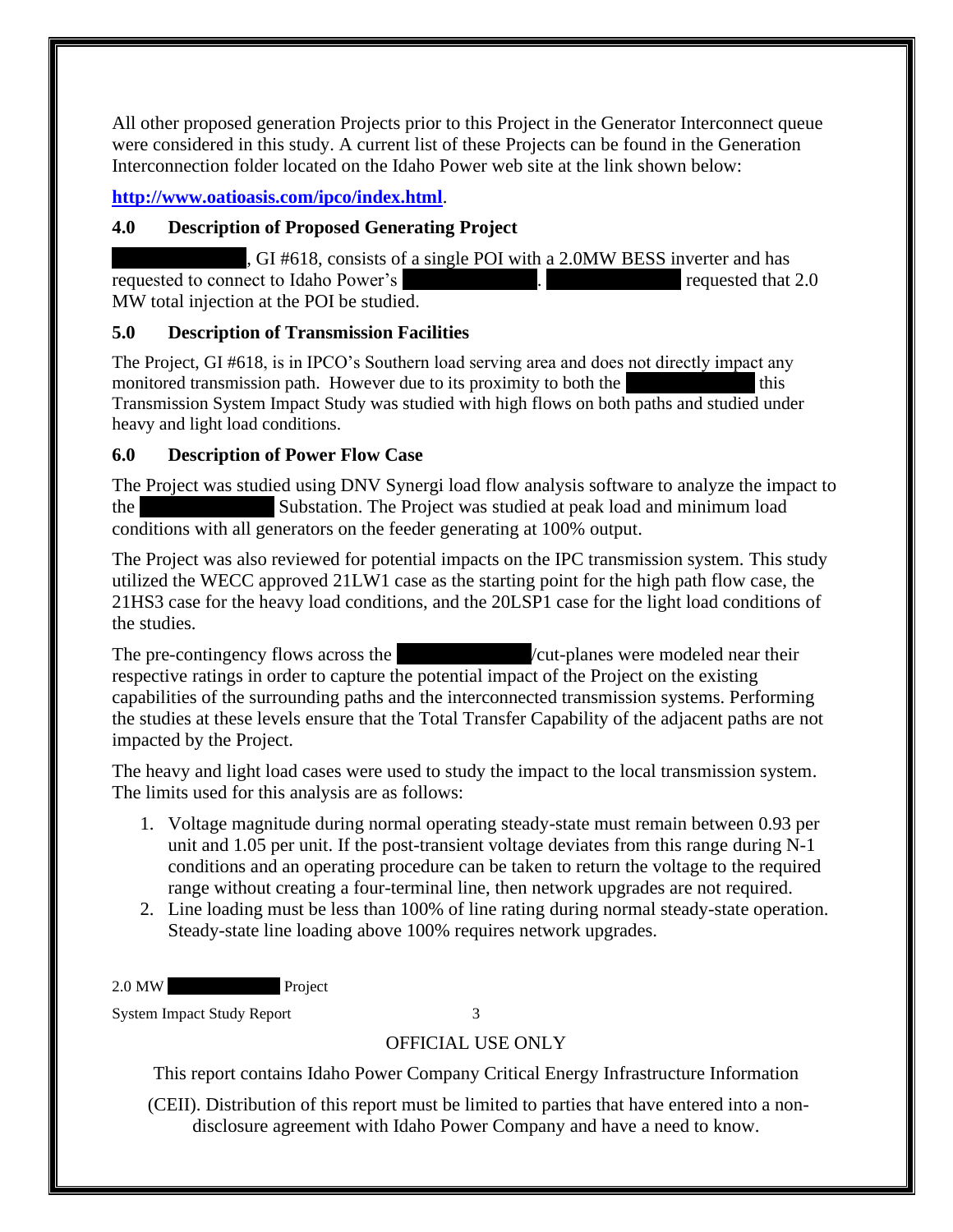- 3. Post-transient line overloading that does not exceed the emergency line rating resulting from an N-1 contingency is acceptable if an operating procedure can be taken to reduce the line loading below 100% without creating a four-terminal line.
- 4. Post-transient line loading above the emergency line rating resulting from an N-1 contingency requires network upgrades.

# <span id="page-7-0"></span>**7.0 Power Flow Analysis Study Results**

There are no required upgrades to the distribution system. The BESS will connect directly into distribution substation bus and voltages will operate within operational guidelines, even during periods of light load and peak project output.

The impact of the proposed Project on the IPC transmission system was analyzed. Results from the studies performed indicate the addition of the Project, GI #618, will not result in N-1 contingency violations impacting either transmission path or any local transmission system elements.

# **8.0 Description of Substation Facilities**

Idaho Power's Station is located in Twin Falls County, Idaho. Substation is fed by a  $46$  kV transmission line. The substation transformer, is a three-phase  $\qquad \qquad$  delta wye-grounded transformer rated for XXXXXXXXXX. XXXXXXXXXX currently serves three XXXXXXXXXX feeders:  $\mathbf{X}$ 

# <span id="page-7-1"></span>**9.0 Description of Distribution Facilities**

The Project was studied with a XXXXXX connection to XXXX Substation Substation bus. This is a grounded-wye bus operating at The Project must have a grounded-wye transformer connection on the IPC side, as well as a delta connection on the Project side of the transformer.

Refer to Appendix A, Section 3, for additional grounding requirements.

2.0 MW Project

System Impact Study Report 4

# OFFICIAL USE ONLY

This report contains Idaho Power Company Critical Energy Infrastructure Information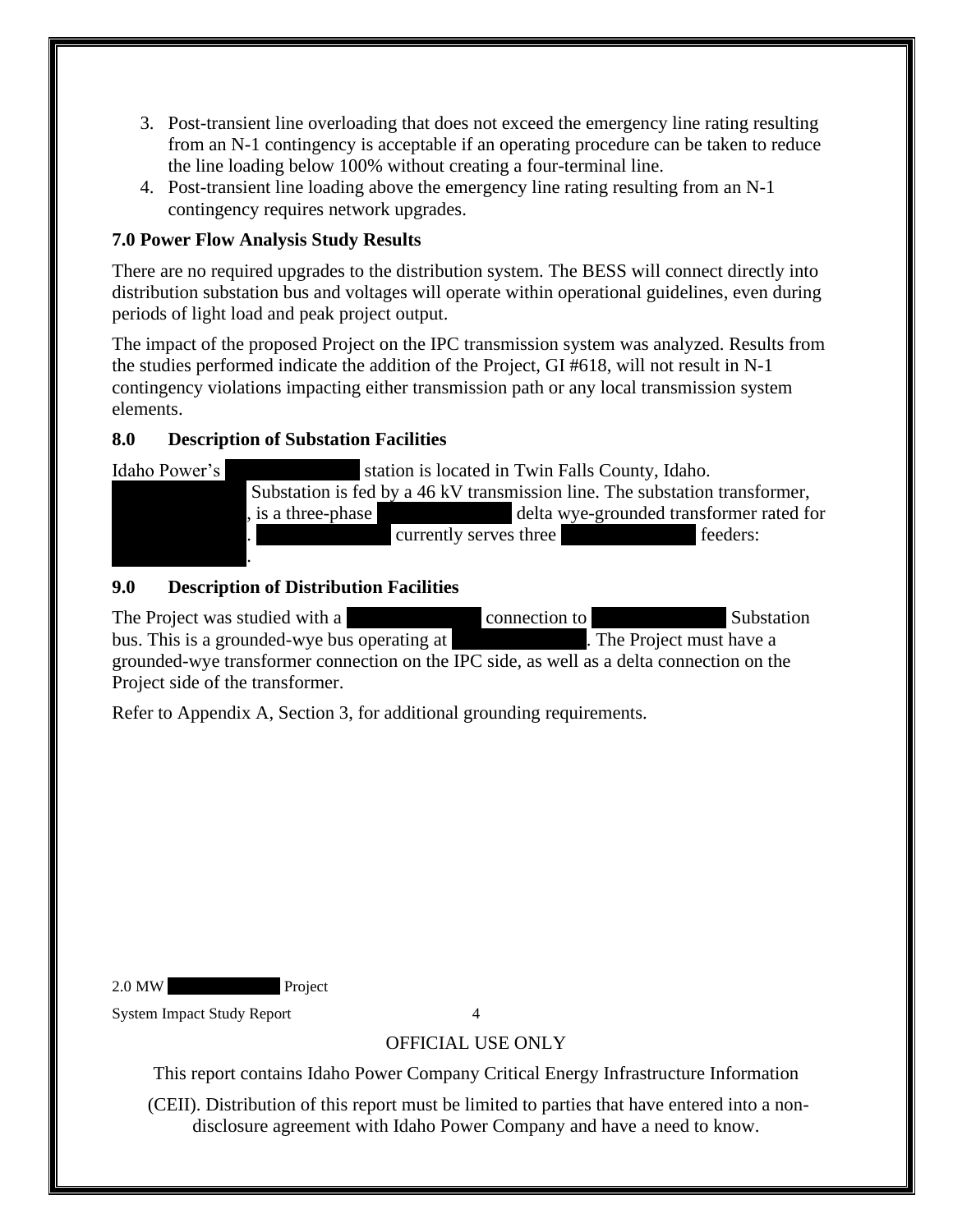## <span id="page-8-0"></span>**10.0 Short Circuit Study Results**

| $\ast$<br><b>Fault Study:</b> |        |        |        |        |  |  |  |
|-------------------------------|--------|--------|--------|--------|--|--|--|
| Configuration                 | SLG(A) | 3I0(A) | LTL(A) | 3PH(A) |  |  |  |
| <b>Existing System</b>        | 5083.2 | 5083.2 | 3793.7 | 4381.0 |  |  |  |
| <b>Add 2MW BESS</b>           | 6228.7 | 6228.7 | 4716.4 | 5446.4 |  |  |  |

\*NOTE: All feeder breakers are rated at interrupt. Addition of 2MW of BESS to does not exceed breaker ratings.

<span id="page-8-2"></span>Table 1: GI #618 Short Circuit Currents, POI

The protection package will utilize the existing SEL 351-6/breaker in the metalcald mobile transformer bay location for BESS protection and isolation.

The fault current contribution from the BESS does not exceed any circuit breaker rating.

### <span id="page-8-1"></span>**11.0 Description of Required Facility Upgrades**

The following upgrades will be required to IPC-owned facilities to facilitate the interconnection of GI #618:

- Substation Upgrades:
	- o 150 kVA axillary power transformer
	- o Install a XXX generation interconnection package at the POI
		- This includes an SEL-651 protective relay, which requires 3-phase PTs, 3 phase CTs, and remote connectivity
	- o Install new load tap changer (LTC) controls on the substation transformer for generation reverse power flow.

See the conceptual-level cost estimate in Table 1.

2.0 MW Project

System Impact Study Report 5

OFFICIAL USE ONLY

This report contains Idaho Power Company Critical Energy Infrastructure Information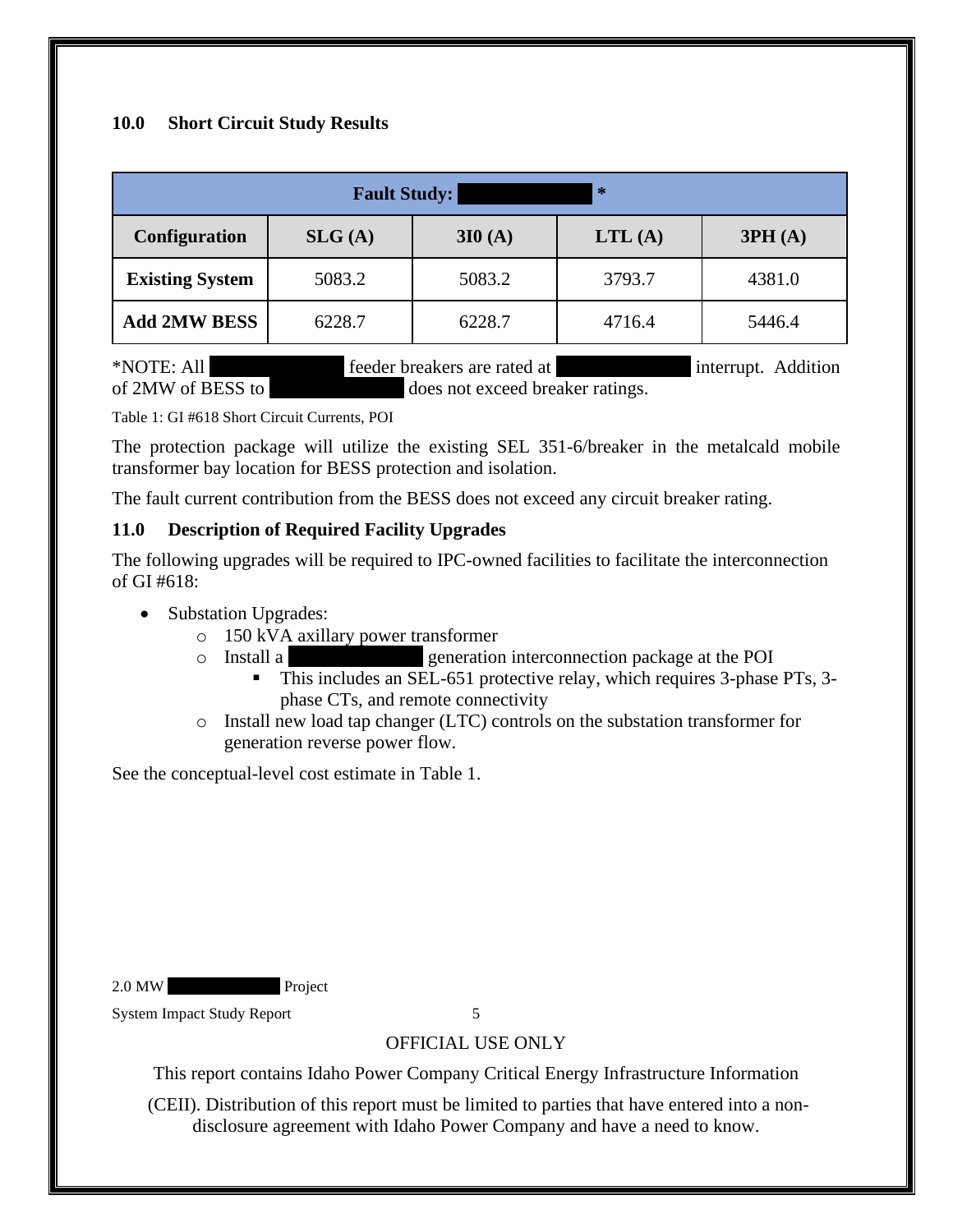| <b>Item of Work</b>                                               | <b>Estimate</b> |
|-------------------------------------------------------------------|-----------------|
| Substation, Generation interconnection, and<br>protection package | \$284,354       |
| Distribution upgrades                                             | \$0             |
| Transmission upgrades                                             | \$0             |
| Unloaded costs $(1)$                                              | \$284,354       |
| 20% Contingency                                                   | \$56,871        |
| Total unloaded costs                                              | \$341,225       |
| Overheads (2)                                                     | \$25,184        |
| Total Conceptual-level Cost Estimate in 2019 dollars (3)          | \$366,409       |

<span id="page-9-0"></span>Table 2: Conceptual-level Primary POI Cost Estimate for GI #618

(1) This cost estimate does not include any contingency to cover unknown events and occurrences or any changed circumstances. Idaho Power typically applies a contingency that ranges from 10-30% of the project cost, depending on the intricacies of the project and the status of the design, but no such amount is included in this cost estimate. Actual costs could deviate from the estimate.

(2) Overhead costs cover the indirect costs associated with the Project.

(3) This cost estimate includes direct equipment, material, labor, overheads, and contingency as shown.

- Note that this estimate does not include the cost of the customer's equipment/facilities.
- Note that the overhead rates are subject to change during the year.
- These are estimated costs only and final charges to the customer will be based on the actual construction costs incurred.
- These are non-binding conceptual level cost estimates that will be further refined upon the request and completion of Transmission and Distribution Facility Studies.

2.0 MW Project

System Impact Study Report 6

#### OFFICIAL USE ONLY

This report contains Idaho Power Company Critical Energy Infrastructure Information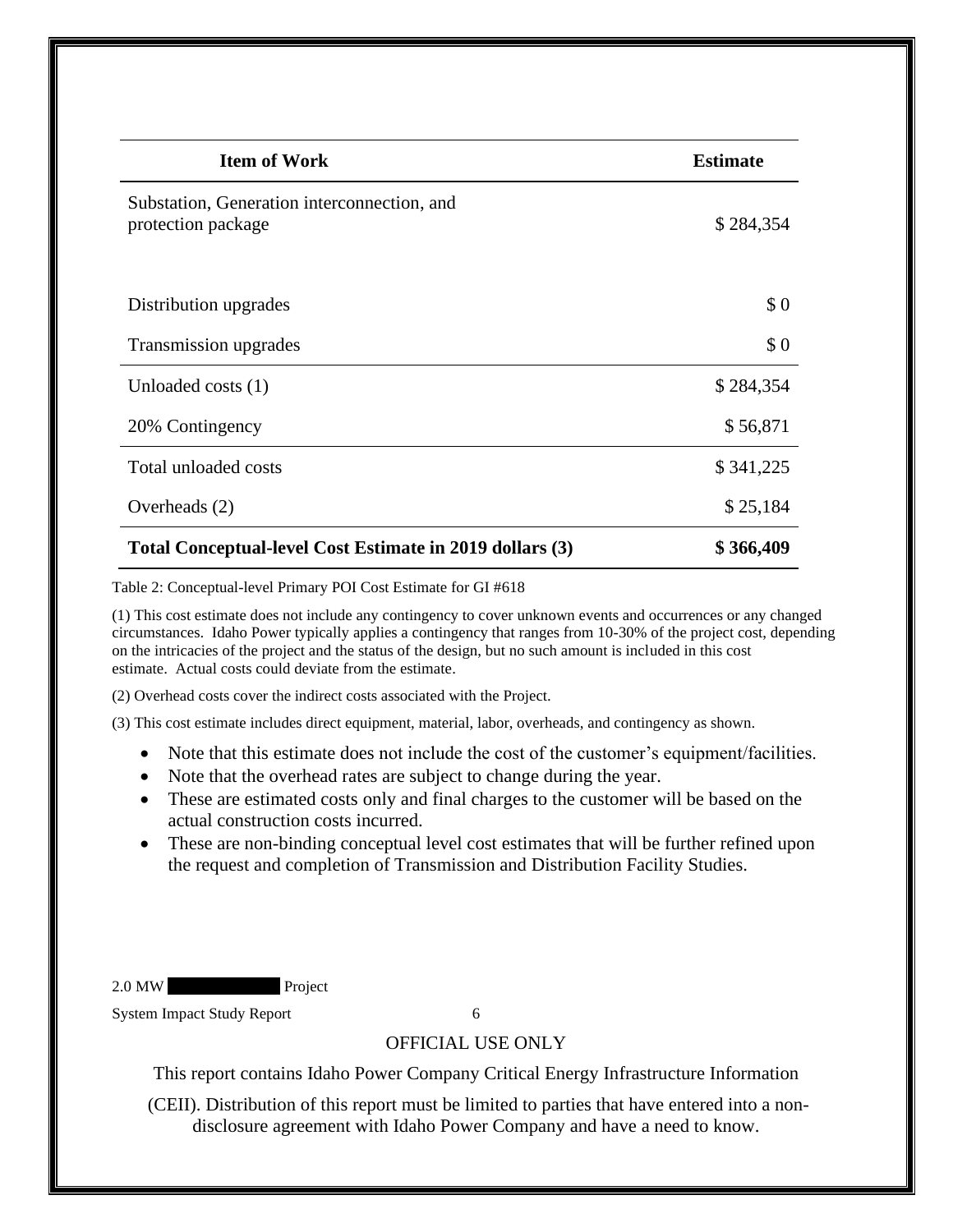## <span id="page-10-0"></span>**12.0 Description of Operating Requirements**



**Figure 1: Operating Requirements**

<span id="page-10-1"></span>The Project shall be capable of operating in all four quadrants of the PQ plane. Figure 1 illustrates operating in the PQ plan with varying source voltage with  $Q(V)$  and  $P(V)$  functions enabled. The project shall be capable then of injecting reactive power (over-excited) equal to

and absorbing reactive power (under-excited) equal to  $\alpha$  at all active power output between +/-100% of nameplate active power rating (whether charging or generating).

The Project will be required to control voltage in accordance with a voltage schedule and control charging in accordance with a load schedule as provided by Idaho Power Grid Operations.

2.0 MW Project

System Impact Study Report 7

#### OFFICIAL USE ONLY

This report contains Idaho Power Company Critical Energy Infrastructure Information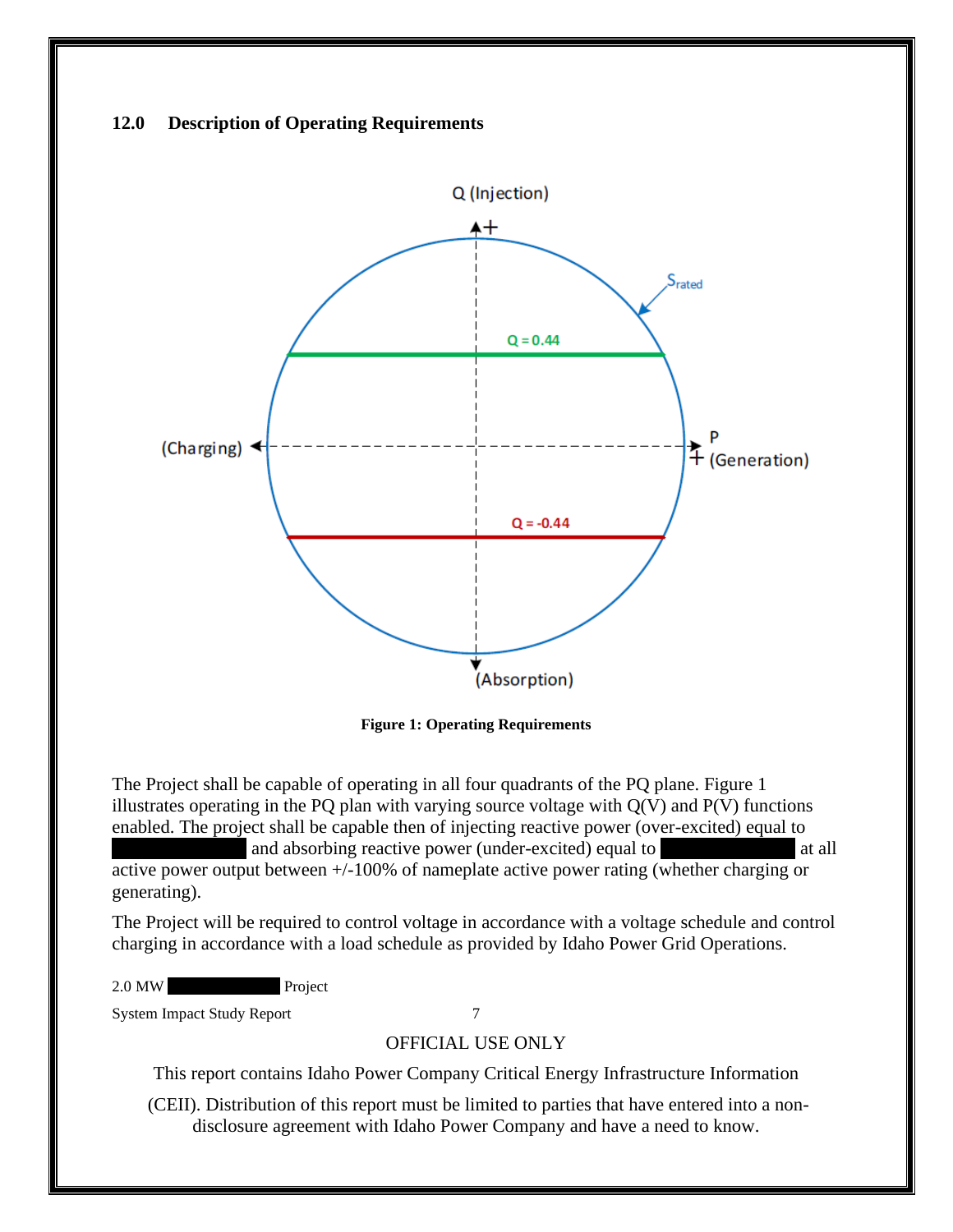Voltage flicker at startup and during operation will be limited to less than 5% as measured at the POI. The allowable voltage flicker limit is further reduced during operation due to multiple voltage fluctuations per hour or minute, per Idaho Power's T&D Advisory Information Manual.

The Project is required to comply with the applicable voltage fluctuation limits found in IEEE Standard 1453-2004 *IEEE Recommended Practice for Measurement and Limits of Voltage Fluctuations and Associated Light Flicker on AC Power Systems.* 

The Project is required to comply with the applicable Voltage and Current Distortion Limits found in IEEE Standard 519-2014 *IEEE Recommended Practices and Requirements for Harmonic Control in Electrical Power Systems*.

Additional operating requirements for the Project may be identified in the System Impact Study when it is performed.

### <span id="page-11-0"></span>**13.0 Conclusion**

The requested interconnection of the XXXXX Project, GI #618, to Idaho Power's system was studied. The Project will interconnect to Substation bus.

The results of this study confirm that  $GI \#618$ , will not adversely impact the IPC system with the upgrades detailed in this report. A generation interconnect package at the POI is required to integrate the 2.0 MW project. Operating Requirements will require the generator to provide leading and lagging reactive power as detailed in section 12.0 of this report.

All generation Projects in the area ahead of the Project in the IPC generation interconnection queue and their associated transmission system improvements were included in this study.

The estimated cost to interconnect GI  $#618$  to the IPC system at the bus in the Substation POI considered in this study is approximately \$ 366,409.

Generator interconnection service, either as an Energy Resource or a Network Resource, does not in any way convey any right to deliver electricity to any specific customer or point of delivery. Transmission requirements to integrate the Project will be determined during the System Impact Study phase of the generator interconnection process.

2.0 MW Project

System Impact Study Report 8

OFFICIAL USE ONLY

This report contains Idaho Power Company Critical Energy Infrastructure Information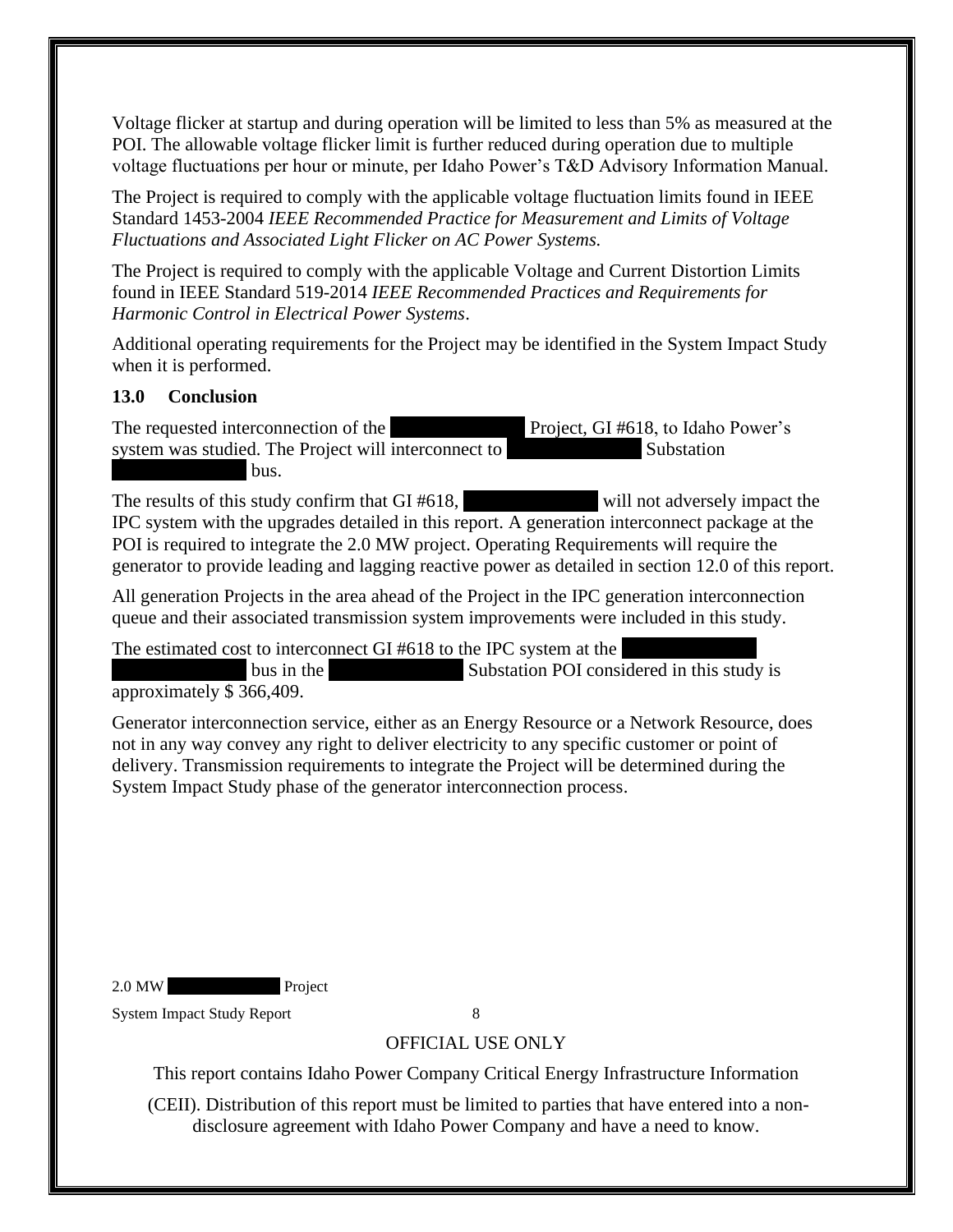## **APPENDIX A**

## <span id="page-12-1"></span><span id="page-12-0"></span>**A-1.0 Method of Study**

The Transmission System Impact Study plan inserts the Project up to the maximum requested injection into the selected Western Electricity Coordinating Council (WECC) power flow case and then, using Power World Simulator or GE's Positive Sequence Load Flow (PSLF) analysis tool, examines the impacts of the new resource on Idaho Power's transmission system (lines, transformers, etc.) within the study area under various operating and outage scenarios. The WECC and Idaho Power reliability criteria and Idaho Power operating procedures were used to determine the acceptability of the configurations considered. The WECC case is a recent case modified to simulate stressed but reasonable pre-contingency energy transfers utilizing the IPC system. For distribution feeder analysis, Idaho Power utilizes DNV·GL's Synergi Electric software.

### <span id="page-12-2"></span>**A-2.0 Acceptability Criteria**

The following acceptability criteria were used in the power flow analysis to determine under which system configuration modifications may be required:

The continuous rating of equipment is assumed to be the normal thermal rating of the equipment. This rating will be as determined by the manufacturer of the equipment or as determined by Idaho Power. Less than or equal to 100% of continuous rating is acceptable.

Idaho Power's Voltage Operating Guidelines were used to determine voltage requirements on the system. This states that, in part, distribution voltages, under normal operating conditions, are to be maintained within plus or minus 5% (0.05 per unit) of nominal at each meter or POI on the feeder. Therefore, voltages greater than or equal to 0.95 pu voltage and less than or equal to 1.05 pu voltage are acceptable.

Voltage flicker during the starting or stopping of the generator will be limited to less than 5% as measured at the POI. Allowable voltage flicker limit is further reduced during operation due to multiple voltage fluctuations per hour or minute, per Idaho Power's T&D Advisory Information Manual.

Idaho Power's Reliability Criteria for System Planning was used to determine proper transmission system operation.

All customer generation must meet IEEE 519, IEEE1453, IEEE1547, and ANSI C84.1 Standards.

All other applicable national and Idaho Power standards and prudent utility practices were used to determine the acceptability of the configurations considered.

2.0 MW Project

System Impact Study Report 9

## OFFICIAL USE ONLY

This report contains Idaho Power Company Critical Energy Infrastructure Information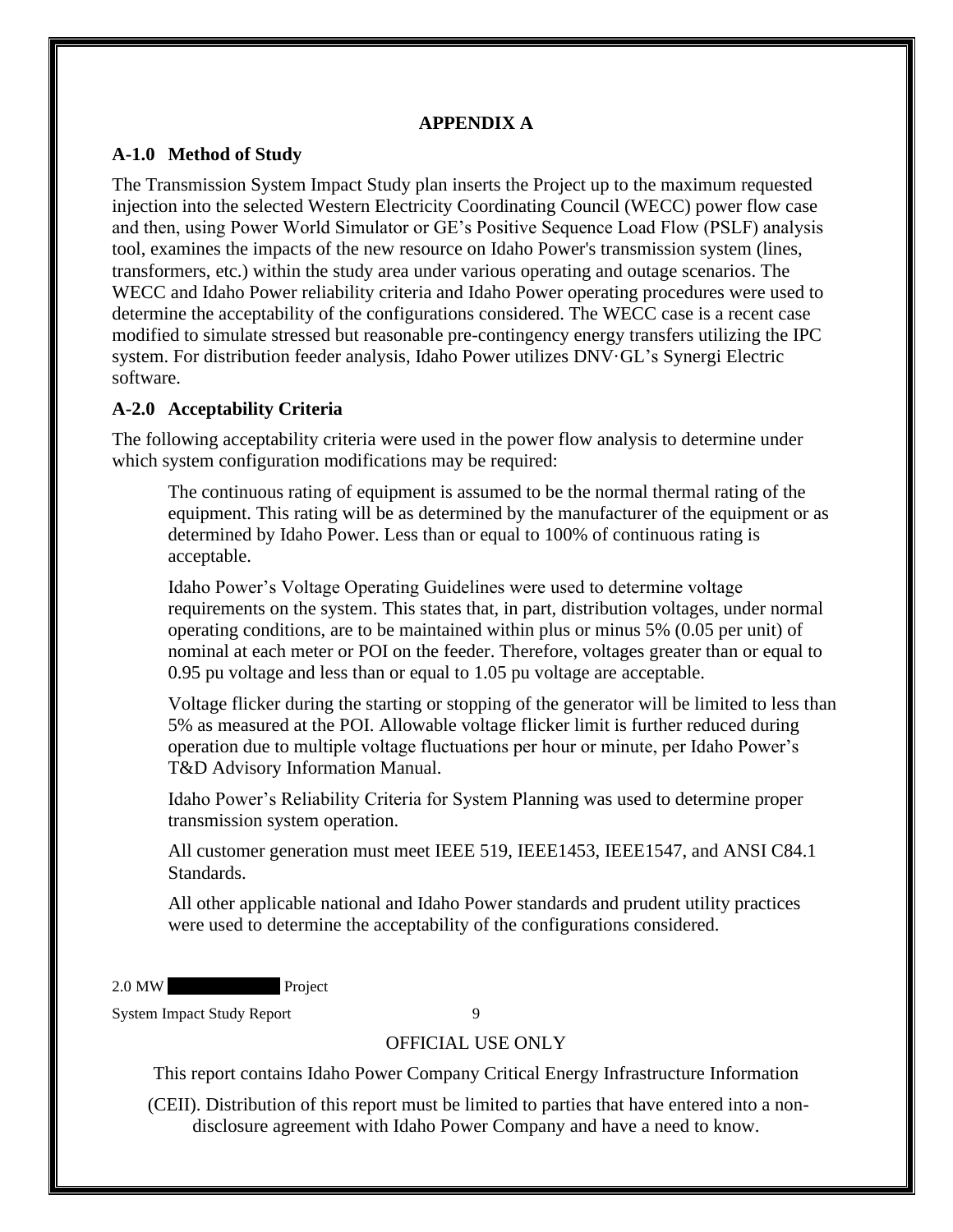The stable operation of the system requires an adequate supply of volt-amperes reactive (VARs) to maintain a stable voltage profile under both steady-state and dynamic system conditions. An inadequate supply of VARs will result in voltage decay or even collapse under the worst conditions.

Equipment/line/path ratings used will be those that are in use at the time of the study or that are represented by IPC upgrade Projects that are either currently under construction or whose budgets have been approved for construction in the near future. All other potential future ratings are outside the scope of this study. Future transmission changes may, however, affect current facility ratings used in the study.

## <span id="page-13-0"></span>**A-3.0 Grounding Guidance**

IPC requires interconnected transformers on the distribution system to limit their ground fault current to 20 amps at the Point of Interconnection.

## <span id="page-13-1"></span>**A-4.0 Electrical System Protection Guidance**

IPC requires electrical system protection per Requirements for Generation Interconnections found on the Idaho Power Web site,

## <https://docs.idahopower.com/pdfs/BusinessToBusiness/FacConnReq.pdf>

## <span id="page-13-2"></span>**A-5.0 WECC Coordinated Off-Nominal Frequency Load Shedding and Restoration Requirements**

IPC requires frequency operational limits to adhere to WECC Under-frequency and Overfrequency Limits per the WECC Coordinated Off-Nominal Frequency Load Shedding and Restoration Requirements available upon request.

2.0 MW Project

System Impact Study Report 10

# OFFICIAL USE ONLY

This report contains Idaho Power Company Critical Energy Infrastructure Information